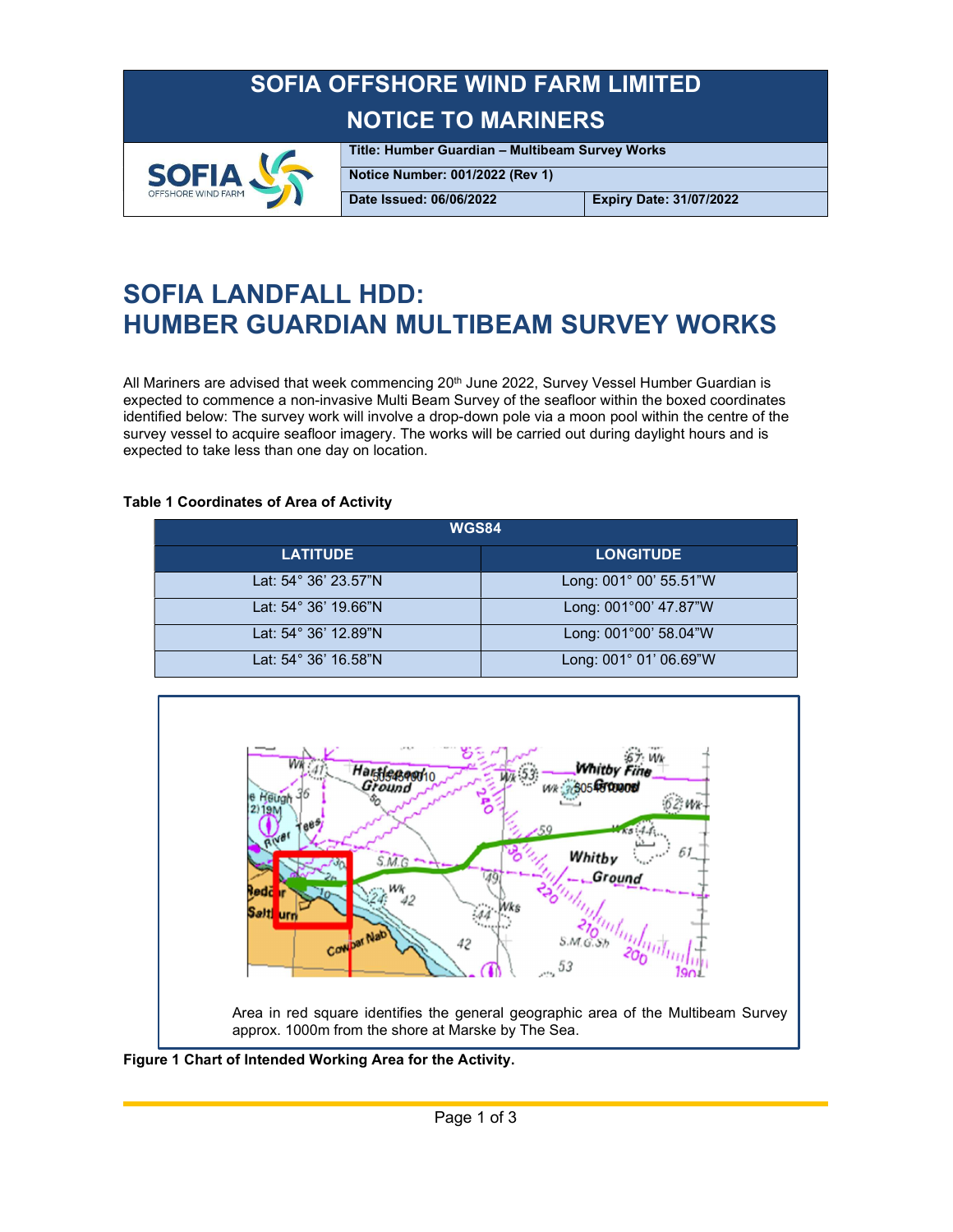# SOFIA OFFSHORE WIND FARM LIMITED NOTICE TO MARINERS



Title: Humber Guardian – Multibeam Survey Works Notice Number: 001/2022 (Rev 1)

Date Issued: 06/06/2022 Expiry Date: 31/07/2022

#### Table 2 Schedule of Activities

| <b>START DATE OF ACTIVITY:</b> | Week Commencing 20 <sup>th</sup> June 2022. |
|--------------------------------|---------------------------------------------|
| <b>TIMES OF OPERATION:</b>     | During daylight hours only.                 |
| <b>END DATE OF ACTIVITY</b>    | The survey will take approx, one day only.  |

The exact start and finish dates will be dependent on the prevailing weather conditions and work progress.<br>Survey Vessel Humber Guardian shall be exhibiting the correct day shapes for a vessel restricted in her

ability to manoeuvre. All vessels are requested to adhere to Collision Regulations and to give Humber Guardian a wide berth while the day shapes are on display.

## VESSEL DETAILS

Survey Vessel Humber Guardian shall be monitoring VHF 16 during the scope of the works.

#### Table 3 Vessel details